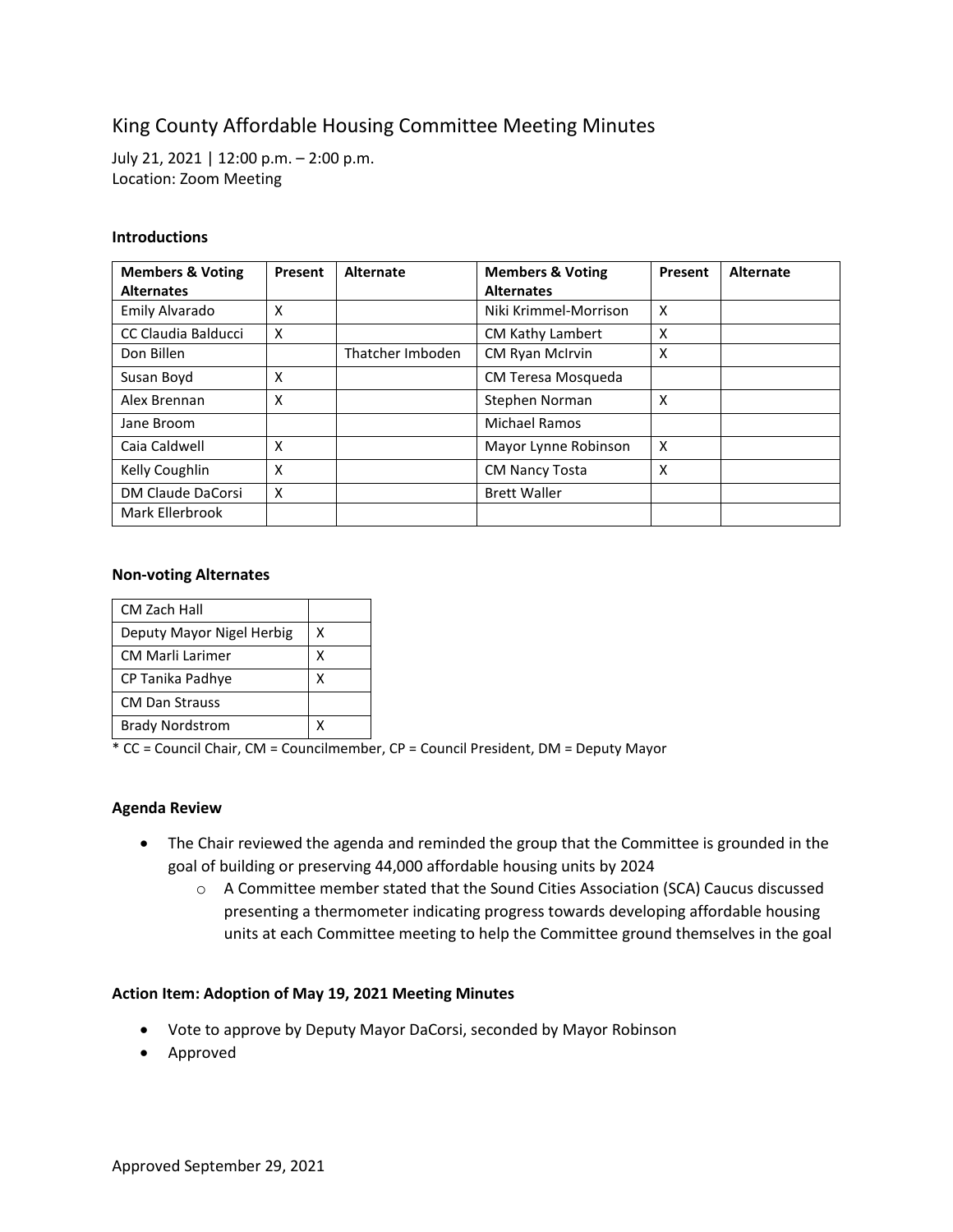## **Briefing and Discussion: Update Regulations to Increase Housing Choice, Diversity, and Affordability**

- Affordable Housing Committee (AHC) Vice Chair Susan Boyd presented affordable housing developer needs to maximize affordability, particularly in areas served by frequent or highcapacity transit
- Council Chair Claudia Balducci invited members to ask questions. Members discussed the following:
	- $\circ$  A suggestion to explore jurisdictional self-assessments on concepts within Susan's pyramid
	- $\circ$  A suggestion to create a template or menu of actions that cities could sign on to speed up construction of affordable housing units
	- $\circ$  A concern for parking requirements. Too little visitor parking could result in long walks for elders or differently abled people
	- $\circ$  A suggestion to talk to developers who tried to or have developed in Committee members' jurisdictions and learn what worked and what didn't. Ensure members are educated about development issues and who lives in the buildings and recruit other housing champions in respective city councils.
	- $\circ$  A question on the possibility of creating a list of developers who are willing to develop affordable housing for Committee members to reach out to
		- Susan stated that she could work with the Housing Development Consortium to coordinate a speakers' bureau or other event with a diversity of private/nonprofit developer perspectives
		- A comment that Habitat for Humanity Seattle-King County would be happy to participate or help with that in any way – particularly from the permanently affordable homeownership side of affordable housing
	- $\circ$  A question on how waivers of impact fees impact sewer districts and schools. Many multifamily dwellings have more children than expected, and with larger capacity, the sewer needs to be increased.
		- A recognition that this a challenge and there is not an answer, but that there needs to be a shift to thinking of affordable housing as a public good and there should be other solutions to pay for impact fees
	- o A question on whether impact fee waivers are easy to obtain for cities that rely heavily on developer-provided public infrastructure (i.e., new public streets, streetscapes, stormwater management)
		- A response that Seattle relies heavily on developer-provided infrastructure, and that the public housing subsidy (e.g., Seattle Housing Levy) often covers those costs, which are then reflected in per unit housing costs. So instead of waivers, they subsidize through housing subsidy.
		- A comment that the 2021-23 state budget included \$42 million for utility connections for affordable housing. The Department of Commerce is still working on the details of how that will be allocated.
			- Sharing of information on grants[: Growth Management Grants -](https://www.commerce.wa.gov/serving-communities/growth-management/growth-management-grants/) [Washington State Department of Commerce.](https://www.commerce.wa.gov/serving-communities/growth-management/growth-management-grants/) There is a link on the grants page to sign up to get notified when applications are released.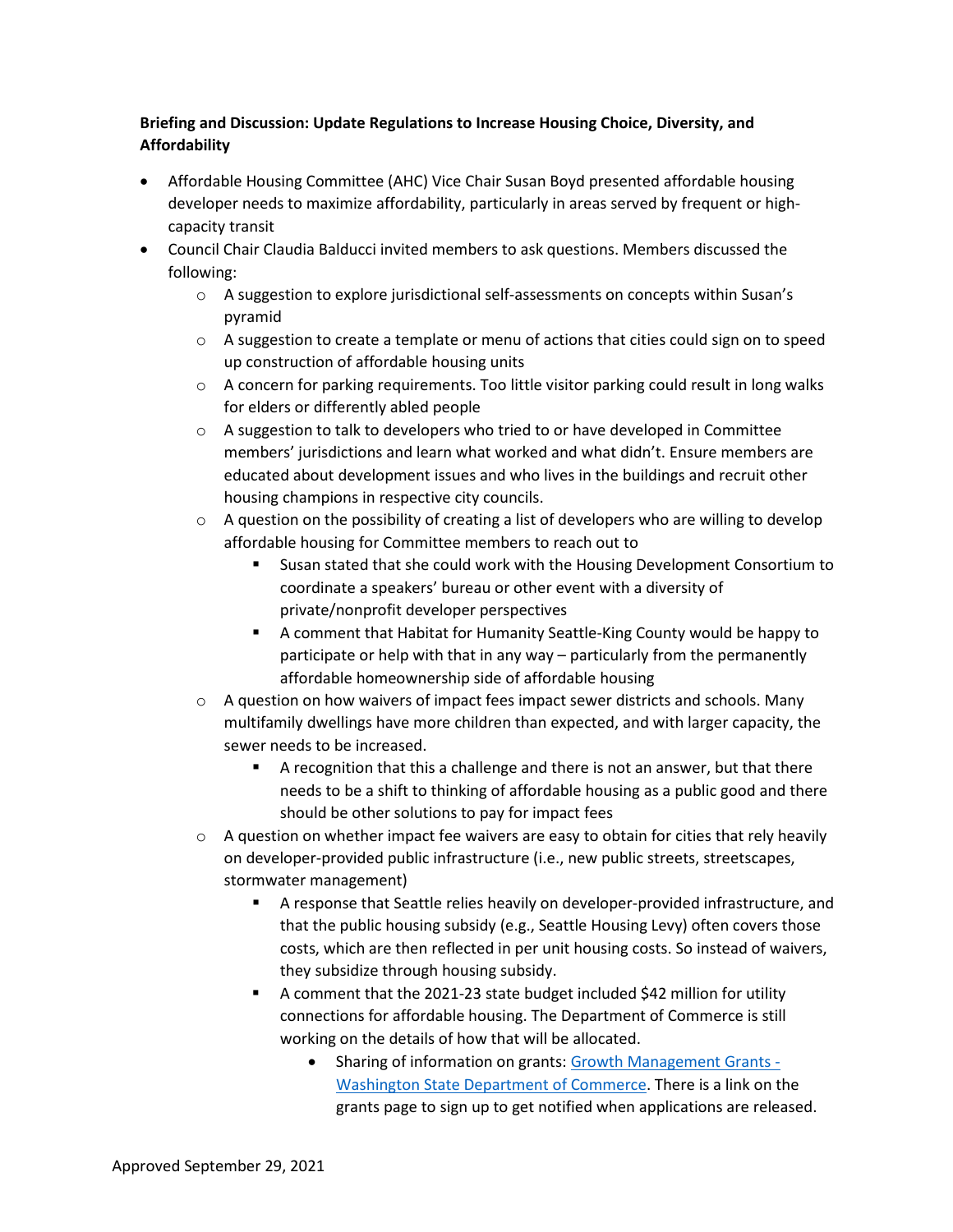- Sharing of information on the Commerce housing planning page with guidance – not yet reflecting 2021 legislative changes: [Growth](https://gcc02.safelinks.protection.outlook.com/?url=https%3A%2F%2Fwww.commerce.wa.gov%2Fserving-communities%2Fgrowth-management%2Fgrowth-management-topics%2Fplanning-for-housing%2F&data=04%7C01%7Cmarias%40kingcounty.gov%7C257b62a233ce4a6a86ec08d94c8b6232%7Cbae5059a76f049d7999672dfe95d69c7%7C0%7C0%7C637624983789537984%7CUnknown%7CTWFpbGZsb3d8eyJWIjoiMC4wLjAwMDAiLCJQIjoiV2luMzIiLCJBTiI6Ik1haWwiLCJXVCI6Mn0%3D%7C1000&sdata=ZGr77jUre1pKsJtYC7NtM1VXPDAdgnufTi61NJOAvDs%3D&reserved=0)  [Management Planning for Housing -](https://gcc02.safelinks.protection.outlook.com/?url=https%3A%2F%2Fwww.commerce.wa.gov%2Fserving-communities%2Fgrowth-management%2Fgrowth-management-topics%2Fplanning-for-housing%2F&data=04%7C01%7Cmarias%40kingcounty.gov%7C257b62a233ce4a6a86ec08d94c8b6232%7Cbae5059a76f049d7999672dfe95d69c7%7C0%7C0%7C637624983789537984%7CUnknown%7CTWFpbGZsb3d8eyJWIjoiMC4wLjAwMDAiLCJQIjoiV2luMzIiLCJBTiI6Ik1haWwiLCJXVCI6Mn0%3D%7C1000&sdata=ZGr77jUre1pKsJtYC7NtM1VXPDAdgnufTi61NJOAvDs%3D&reserved=0) Washington State Department of [Commerce.](https://gcc02.safelinks.protection.outlook.com/?url=https%3A%2F%2Fwww.commerce.wa.gov%2Fserving-communities%2Fgrowth-management%2Fgrowth-management-topics%2Fplanning-for-housing%2F&data=04%7C01%7Cmarias%40kingcounty.gov%7C257b62a233ce4a6a86ec08d94c8b6232%7Cbae5059a76f049d7999672dfe95d69c7%7C0%7C0%7C637624983789537984%7CUnknown%7CTWFpbGZsb3d8eyJWIjoiMC4wLjAwMDAiLCJQIjoiV2luMzIiLCJBTiI6Ik1haWwiLCJXVCI6Mn0%3D%7C1000&sdata=ZGr77jUre1pKsJtYC7NtM1VXPDAdgnufTi61NJOAvDs%3D&reserved=0)
- The Chair asked Committee members Caia Caldwell, Master Builders Association of King and Snohomish Counties, and Alex Brennan, Futurewise, to develop a list of 5-10 policy actions based on the discussion for the next Committee meeting. The Chair also directed staff to analyze the dashboard to identify the biggest technical challenges to affordable housing development (i.e., transit areas with insufficient multifamily zoning, areas of high land costs, the current distribution of income restricted housing in the region). The Chair asked Committee members to think about and share at the next meeting where they have been successful housing champions, and where they have struggled.
	- $\circ$  Alex and Caia agreed to coordinate on the requested list of 5-10 policy actions

## **Briefing: Countywide Planning Policies**

• Sunaree Marshall, King County, provided an update on the Countywide Planning Policies Housing Chapter adoption and next steps for the Committee

## **Briefing: Advance Shared Revenue Principles**

- McCaela Daffern, King County, reflected on the May AHC briefings on the Tax Credit (House Bill 1406) and Tax Option (House Bill 1590) case studies and the need to accelerate deployment of existing revenue
- The Chair asked Committee members what they can do to accelerate deployment of funds. Members discussed the following:
	- $\circ$  King County Council (KCC) has access to transit-oriented development revenue for affordable housing through the hotel/motel tax. KCC voted to earmark funds because they wanted funding distributed geographically, but earmarking allows money to sit, when there are other housing projects ready to be funded. The Chair committed to talking with colleagues to rethink earmarking and explore how King County housing funding can be deployed more quickly.
	- $\circ$  Redmond has limited dollars from House Bill 1406 and have been aggregating it together for larger projects. They are not sure how to accelerate that. The other challenge is securing funding for staff to take on the workload for changing code and making it easier to increase density.
		- **The Chair stated that their challenges may have a partnership solution since** they are both part of A Regional Coalition for Housing (ARCH).
	- $\circ$  ARCH has advertised all the HB 1406 dollars made available to them in the current funding round and is looking forward to receiving applications
	- $\circ$  Seattle has experimented with a few strategies: 1) they increased the annual number of funding rounds (in two years, they completed three annual Notice of Funding Availability as compared to one); 2) they forward committed resources to help scale investments, 3) they deeply fund fewer projects to develop them more quickly.